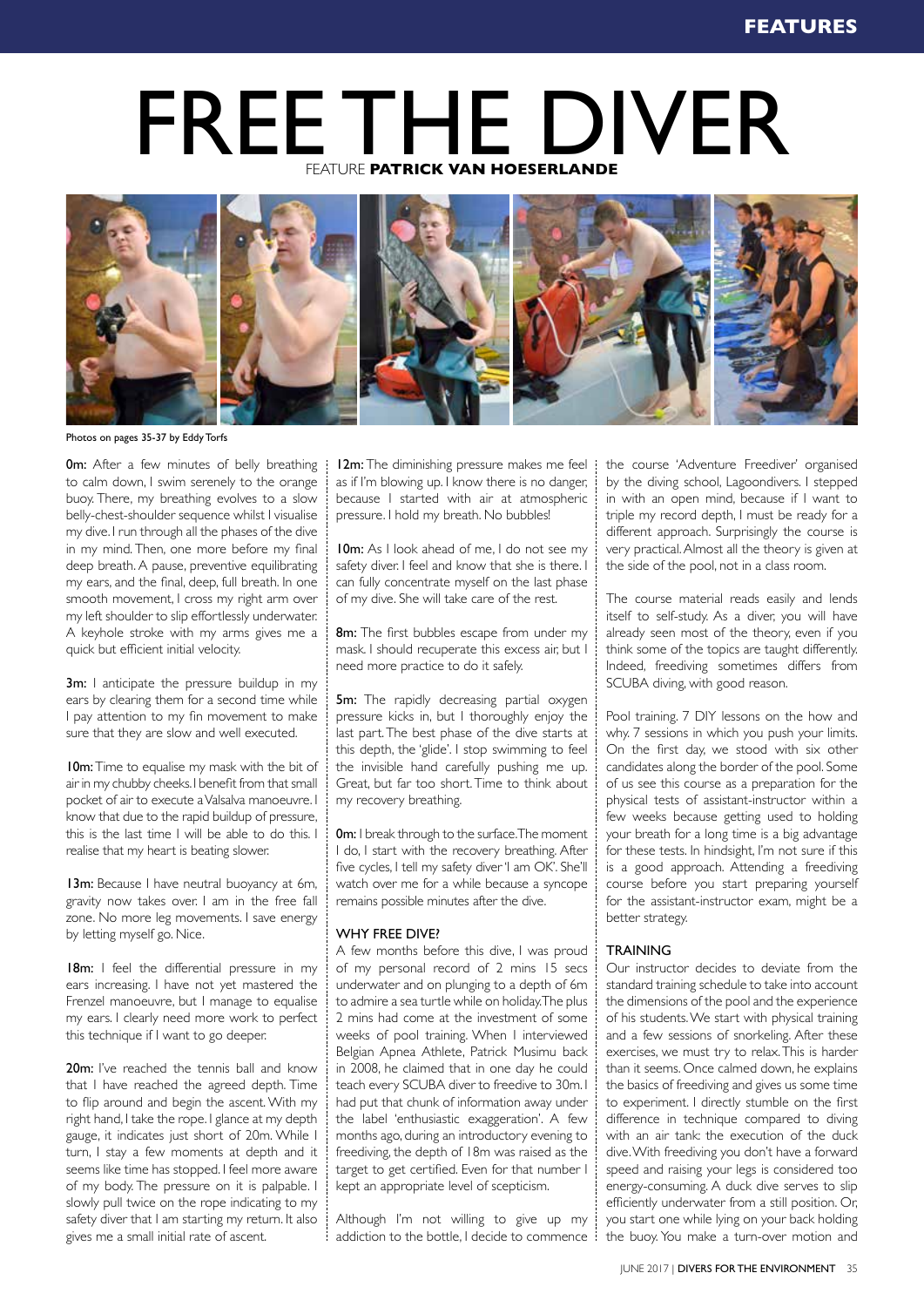

disappear underwater. We are advised to clear our ears before and immediately after the start. Indeed, when the duck dive is well executed, you are very quick into the deep and you may be too late to preventively equalise your ears.

The first lesson was over in a flash and that was the same for all the other sessions. The next step was to learn to control our breathing. An apnea dive starts several minutes before the duck dive. There is no hyperventilation allowed as it is counterproductive and, by its effect in delaying the ventilation impulse, it is very dangerous. You must start with good belly breathing. Slowly inhale and exhale twice as slow. The intention is to get well ventilated and to let out all the stress. I cannot really achieve the latter. I have the impression that concentrating on my breathing results in more stress. But with the motto, 'practice makes perfect' I tried to prepare myself as well as possible. Later I discover that when I focused on a visual mark, I would start to calm down.

In preparing the last minute for the dive, you move over to a belly-chest-shoulder breathing technique, performing the three types of breathing one after the other. All three are done simultaneously in one slow, smooth movement. Just before the plunge, you ventilate deeply three times. And then you dive.

After the dive, you start the recovery breathing by exhaling and inhaling shallow and quick. After each inhalation you stop and take care of the extra pressure on your chest so that the oxygen is rapidly absorbed. You do this 5 times. Then pull your mask off, show the OK sign and tell your buddy "I'm OK". This procedure differs from the one you learn during your compressed air course, but this deviation in technique does make a big difference in results.

The strict rule that you always blow air while ascending is replaced with, 'you surface with all the air you started your dive with'. No blowing out. Also, you do not pay attention to other divers. As a freediver, you have priority over everything. Even obstacles! You have the right on a 100% focus on your dive. In reality, proper planning and your safety diver ensures that you don't bump into somebody or something.

During the pool training it strikes me that the ambiance is very serene. I do not look at what the others are doing and try to focus on relaxation and recuperation. I suppose the others do the same. There is barely any talking. Breath-hold diving is clearly something between you and the water. It's every diver for him/herself. Most close their eyes and try to concentrate on what is and will come. The instructor rhetorically asks, "What makes you nervous?".

It is almost unbelievable what can be achieved with this kind of preparation. At the start of most exercises, I think this one is nearly impossible. When the next exercise, a series at 25m starting with a static apnea of 10 seconds, increasing to 60 seconds is announced, I think I cannot complete this one. I bite through the first leg, and on hitting the 30 seconds, things suddenly get better. Nevertheless, the final exercise, a 15 seconds recuperation followed by a 50m dynamic, is a bit too much. Or I did I give up before reaching my real limit?

And that was just lesson 2. Along the pool, Kevin shows the specialised equipment for freediving. For the current course, 'Adventure Diving' we do not need to buy supplementary equipment. Our regular diving items are sufficient: pool fins, with or without neoprene socks, wetsuit, weight belt and mask. If you want to evolve further in this discipline, you should first consider buying longer fins. Later an open cell neoprene wetsuit, an elastic weight belt or marseillaise, a special mask and possibly a nose clip may find a place on your wish list. A lanyard or lifeline and certainly a buoy are considered collective materials and thus do not need to find a home in your dive bag.

Although apnea diving is something between you and the water, you never dive alone. You always have a buddy, or better, a safety diver. This buddy follows you and intervenes if something goes wrong. And that can happen, because you try to push your limits and while doing that sometimes things do not always go as planned. Therefore, the pre-dive briefing is extremely important so that your buddy knows exactly what to expect and when and how to intervene. The task of the safety diver is a little easier during static apneas because you can concentrate better on the diver, while during dynamic disciplines, you have to move too. During deep dives you must also dive in apnea. Although you do not have to follow the diver the whole way down, accompanying the athlete halfway is enough because the last few metres are the most critical ones.

The rescue posture is very different from what we're used to. The hand goes over the mouth of the victim and you bend the head forward. These actions ensure that the victim does not lose any air, while in SCUBA diving you want to keep the airways open to let the excess pressure out. In some strange way you push the victim with the head upwards. You do not have to lock the body under the armpit, clamping the chest between the arms suffice because a freediver is positively buoyant in shallow water. As an instructor with the 'head backwards' technique drilled in, every time I play the victim I throw my head back the moment I feel it being moved forward. Well, habits die hard.

We learn to start with a duck dive from a buoy. This device, similar to a tyre dressed in a dive flag, allows you to focus on your breathing while floating in open water. It is also a distinct starting point of the descent line where you can hook your lanyard on. It is therefore important that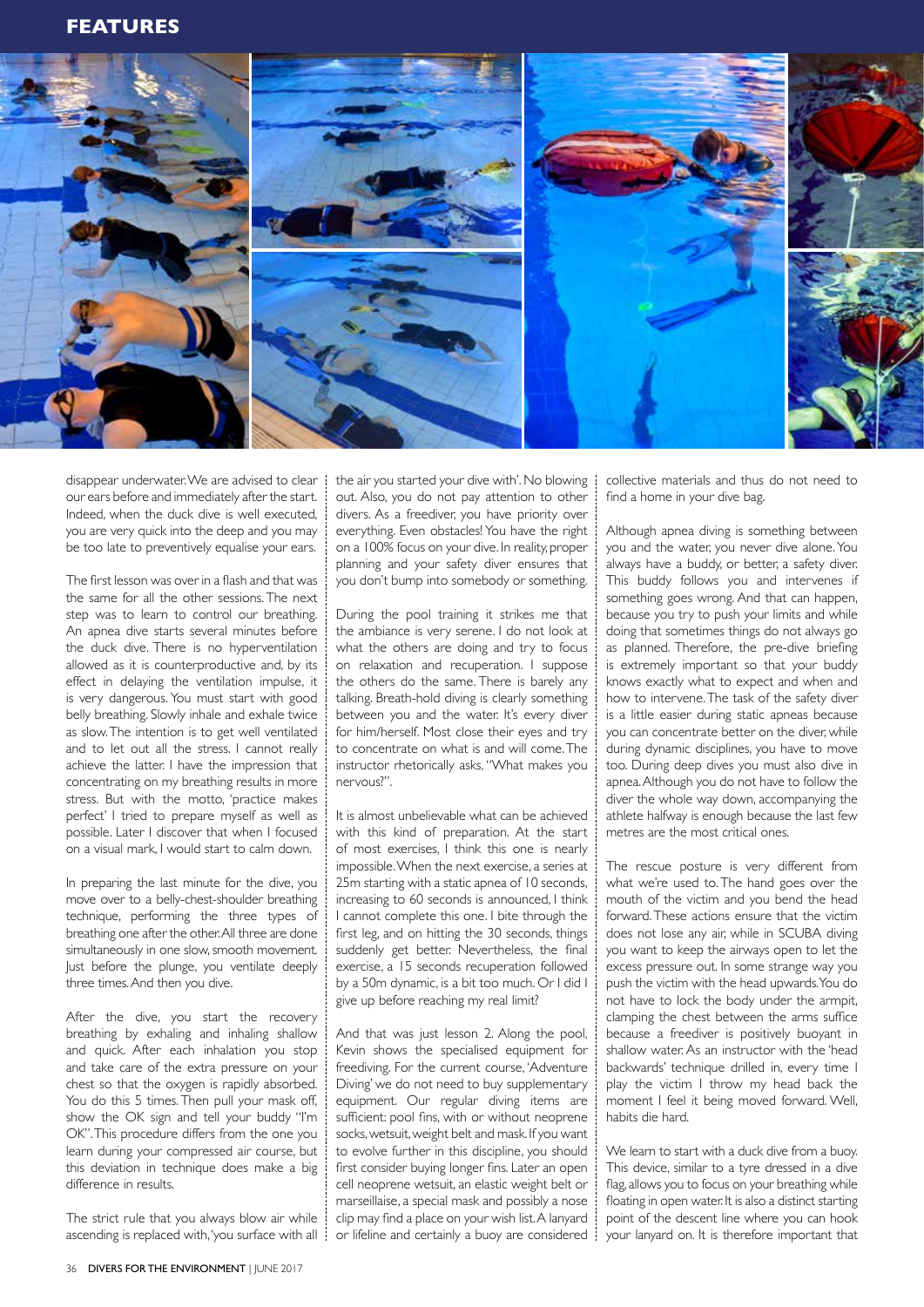# **FEATURES**



you learn how to slip underwater smoothly while remaining next to the line. This line is also your focus during the dive and the return to the surface, because it allows you to look straight ahead while observing your speed. We are taught the official techniques, but are allowed to experiment with alternative methods. The latter may not be used in official dives or championships, but may be more fun to do.

The next sessions serve to enhance our dynamic apnea. The swimming style should be as optimal as possible. It is a personal search for balance between speed and energy efficiency. The stroke is slightly larger than we are used to, and slower. Also, you never look forward, always down. The lines with two T-stops for swimmers also have their uses for freedivers. And, as it is the case with swimmers, the turning points play an important role in the final result of the performance. A poorly executed turn requires a lot of energy and reduces your potential maximum distance. The art consists of a calm, certainly not explosive, push off and a good use of the driving phase before you start swimming again.

Equalisation is very, very important for a freediver. With a good start, you go down quickly. A 'touch and go' dive profile, rarely performed as a SCUBA diver, is executed more than 20 times in one open water session by an apnea diver. Moreover, due to the ever-shrinking volume of the lungs, the Valsalva manoeuvre is no longer possible from a depth of 15 metres. So, you need to master other techniques such as the Frenzel if you want to reach greater depths without earache. It's not a difficult technique, and you should not overthink it, but you must master it to perfection. As with almost everything in freediving, being in a state of focused relaxation is key.

The last training is to improve our static apnea. Because the purpose is to this time

determine our maximum time, we devote special attention on safety and preparation. In short, this means that your buddy intervenes on the first bubble that escapes, when you show signs of a samba (uncontrolled muscle movements), or when you do not respond to the agreed time signal. Before we explore our limits, we warm up with a series of 1 minute 30 second static apneas with decreasing breathing intervals starting from 1 minute 30 to 15 seconds. Again, I think this is an almost impossible exercise and I am surprised that we all succeed. It seems the best preparation for a long stay underwater is to stay underwater. And of course, to relax.

We finished with an attempt to set a personal record. 2 minutes 40 seconds after the countdown, I decide to resurface because I began to have doubts about my safety. Would my buddy be able to react when I overstep the line? Would he be on time? Unjustified concerns that have cost me many seconds because the moment I stopped my apnea, I noticed that both my buddy, the lifeguard as well as the instructor, are standing around me. Well, it's good to know that one third of the oxygen is consumed between the ears.

With a theoretical and practical exam, we conclude the course with 30 multiple choice questions. A good overview on what you as an apneist needs to know at the start of this new hobby. Nothing that cannot be answered after reading the course material, using common sense with the readily available knowledge of every diver. The practice is not heavy: 2 minutes stationary and a 40m dynamic apnea. The tests are taken after a good warm-up. At the start of my static apnea I noticed that the nerves are omnipresent. After the first contact with the water, I feel and hear my heart beating in my throat. As I focus on a point at the bottom of the shallow pool, my heart rate slows down. The effect of the water starts my bradycardia and reassures me that the two

minutes will soon be over. All the participants pass the tests!

# THE OPEN WATER SESSIONS

Unlike SCUBA diving you can execute most apnea dives within the constrained space of a pool, but the disciplines of deep diving speaks the most to one's imagination. After the sessions in the pool, the open water part of the course starts. Succeeding the exams means you are ready to go, even though you do not know what to expect.

Our first open water session was held in the water tank, Transfo. I hear you thinking, 'That's not open water? Right, but it is deep. Of course, you can plunge in a natural lake, but a closed tank with clear visibility is a better place for the first metres into the deep. The water is quite cold so we need to put on our wetsuits. When I look over the edge of the pool and discover what a bottom of 15 metres means, I think I will never dive that deep. Not today.

Still in doubt, I nevertheless participate in the warm up with short dives to 3 metres. Slowly we move on to practice rescue interventions. This is a standard operating procedure in the preparation for diving in open water. This routine improves your skills as a safety diver and gives mutual confidence in each other's ability to provide a rescue.

Next step is to adjust our weight to get neutral buoyancy at 6m. We dive to 6m to feel whether we float or not. That depth suddenly appears rather deep. Still, I try to relax and get down with a duck dive. I'm, neutral.

Soon after that, it's down to 10m. Equalising ears and dive mask is now the challenge. 10 quickly becomes 12. An amazing performance when you think that I have never been deeper than 7m on one breath. Then we practice diving with a lanyard. The connection with the descent line is so that even in poor visibility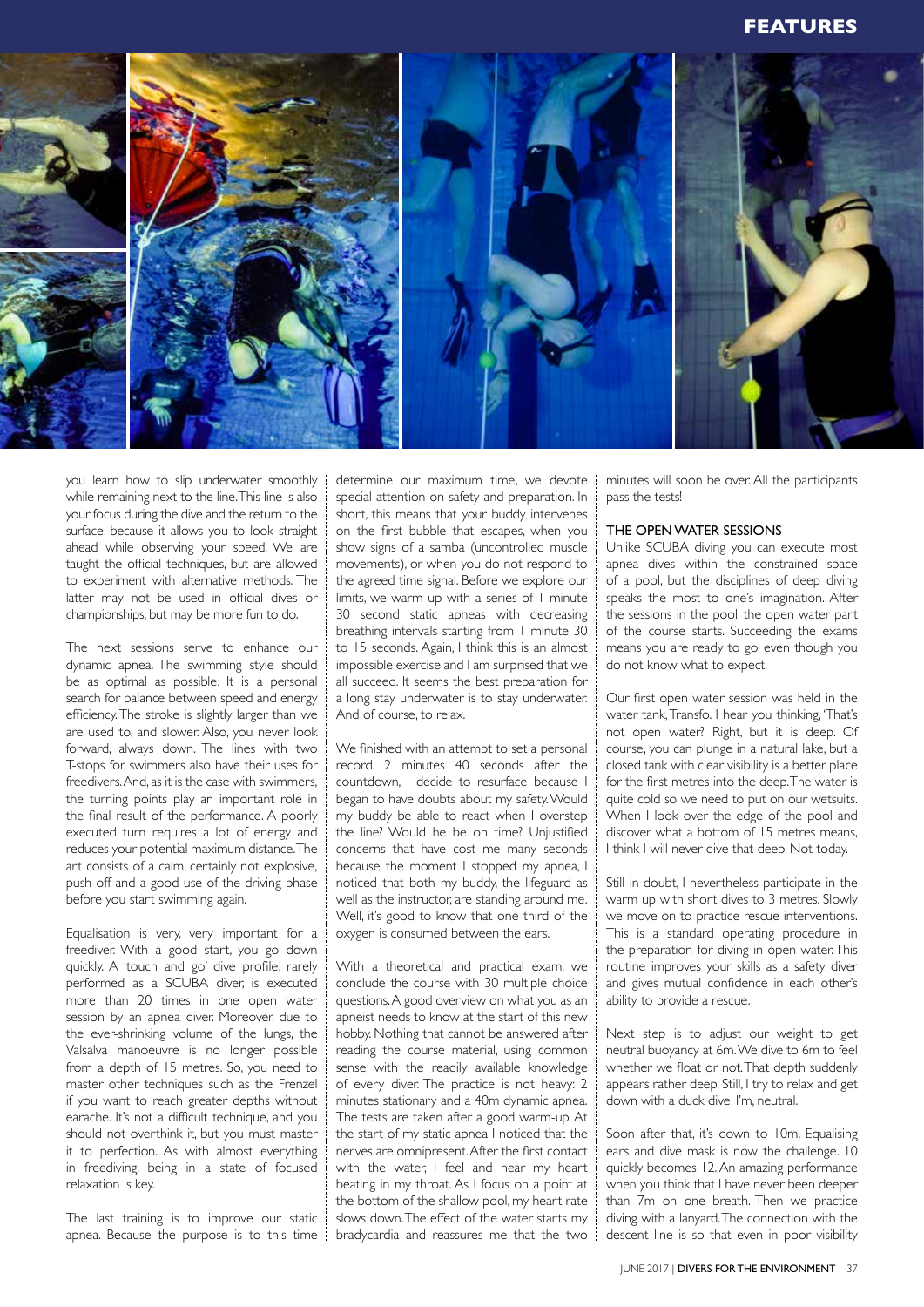

Photos by Frederic Lasters

you're never far from the only safe way up. It also makes it easier for your safety diver to find you when visibility is bad.

Because we practice following the rules of the constant weight discipline, I ask if I may try a free immersion' dive. Following this discipline, you dive by pulling the line, without fin propulsion. This way has the advantage of a very good control of the descent speed. My intention is to go to 12m. All goes well and I manage to equalise once more at 12. Therefore I decide, as briefed, to pull a few more times causing my lanyard to be stopped by the tennis ball hanging at 14m. The ball serves as a prevention against diving too deep and against entanglement. A nice performance to end a successful, first day.

Open water session 2 takes place in the warm deep water pool Nemo 33. The instructors promise us that we can go deeper this time, not just because it is twice as deep, but because the higher temperature of the water facilitates equalisation. The comfort of warm water relaxes the muscles, and those around the Eustachian tube. I'm curious.

Due to the high number of participants, we only had one hour in the deep part of the pool. As it is custom, we started with the rescue exercises to quickly move on to the tests. We were keen to take advantage of the depths offered to fulfil the 18m requirements. Not that it was an obligation to do it on that day, each could do it at their own pace, but it these dives, I practiced different equalisation

was a good opportunity and we could try it often as we wanted. The moment we decided to go for the mandatory 18m dives, we had to warn the instructor before the duck dive.

During the preliminary dives, I noticed much to my disappointment that the glide phase was very limited. I wore a shorty and due to its small variable volume, the lifting force started at around 2m, even without any extra weight. Next time I would wear my 7mm wetsuit, even if the water is warm. After I was convinced of my abilities, I went for the 18m in 'constant weight', 'variable weight' and 'free immersion'. In the end, I felt that equalising was becoming more difficult.

After an hour at the deep end, we transferred to the 10m pool for the last test: a rescue dive from 10m to the surface. After the 18m dives, we were well warmed up so the exercise was executed flawlessly. Next it was time to try out some techniques and improve others and the ideal opportunity to try out a proper free immersion. I disposed of all my ABC equipment. The only thing I kept was a borrowed nose clip. I felt naked when I started my dive. Although unnecessary, I pinched my nose to equalise. An old habit. Because my vision was blurry, I experienced this particular dive more intensively. Only the water and I. I enjoyed it and repeated it a few times.

You must dive at least four times in 'open water' to become certified. In preparation for

# WHAT DO YOU GET FROM IT?

Although you, as a SCUBA diver, need not buy specialised equipment to finish the first level of freediving, some of it may improve your performance. The most obvious are the long fins and the monofin. Other items are the mask, the lanyard, the marseillaise and the open cell neoprene. Compared to SCUBA equipment, material for freediving is not expensive.

Unless you completely go for SCUBA diving, you may wonder why bother taking this kind of training. You may start the course out of pure interest, curiosity, or because you like collecting diving certificates, but there are good reasons to consider it as part of your SCUBA training.

- The training improves your apneas. This facilitates your performance during the certification part in a pool. In that case, it is recommended to complete the course before you start your preparation for an exam because you don't want to confuse yourself with two different sets of safety rules.
- The biggest advantage of the course is the newly acquired state of mind. Focused relaxation makes your other dives more serene. Your breathing rate is slower so you can dive longer. Not only will your dive time increase, but the quality will improve as you'll dive more consciously. It's hard to explain why, but it feels like you added an extra dimension to your diving.
- You learn that there are other techniques than Valsalva to equalise your ears. Having more options available is always an advantage.
- Some fellow divers explained to me that they now dive more cautiously and yet with more confidence because they have an increased knowledge of their personal limits. Although I can empathise with this observation, I have not experienced it myself.

To maintain the above-mentioned positive influences on your dives, I guess you have to continue to freedive. After all, one tends to forget things we do not repeat. So will the positive effect perish with a decline in the skill to reach the state of focused relaxation and the knowledge of your own limits?